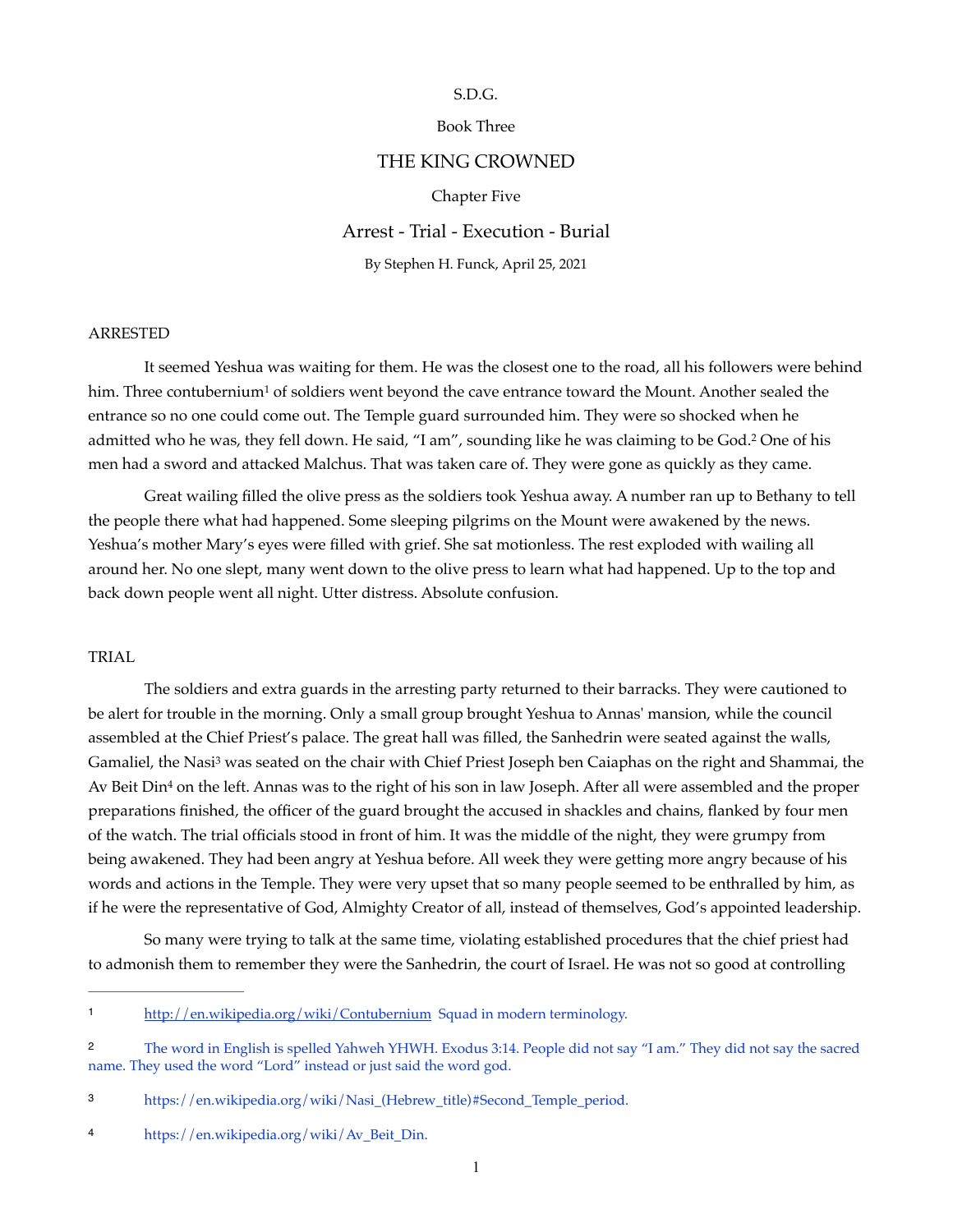his own tongue either. Procedure required each witness to testify separately, out of hearing of the other witnesses. They had to testify to the same thing, same event, same words. None agreed with another. Each accusation was evil on its own, but that was not adequate.

<span id="page-1-3"></span>One of Yeshua's followers, Joseph Barsabba[s5](#page-1-0) knew the chief priest and other leaders. He told the disciples he was going to try and find out what was going on. Simon said he would go with him. Joseph asked the watch at the palace gate to inquire if they could be admitted, assuring him he was known to the chief priest. After a while they were admitted. Joseph went to stand near the door to the council hall to hear what he could. Simon stayed in the courtyard.

<span id="page-1-4"></span>Grumpy, angry tired men, were in a foul mood about everything, their Passover was being ruined. They wanted to kill him for blasphemy, insulting God Himself. They knew he was guilty, worthless legal fine points. Finally as dawn was breaking the Chief Priest, put the question to Yeshua. Did he claim to be God? He said, "I am!"<sup>[6](#page-1-1)</sup> The hall exploded with shouts of horror, anger, fury. Guilty! Guilty! Guilty! He thinks he is God! Kill him! There were two who sat silent, ridged, in the midst of the angry crowd. They noticed each other and nodded. Others noticed too and glared at them - traitors.

The death penalty was one of the situations where Rome had authority. The prefect had to sign off. No problem, he would. There was much more important business to attend to. This was Passover morning. There was the great celebration in the Temple. They were late. The accused was sent off to the prefect and those assigned to the Temple went to officiate there. Another matter, the prefect held the official ceremonial garments of the chief priest. The accused would go along with the delegation to receive the robes. The prefect would be expecting them. He would have them ready.

<span id="page-1-5"></span>There was a great procession of the rest of the Sanhedrin from the chief priest's palace across the bridge to the Temple Gate. Many people had waited all night at the gates to enter at dawn. Usually the high officials entered before them. This morning, it was after dawn, the gates were already open. The Temple watch had to make a way for them to get through the crowds covering the great steps. The priests and Levites on duty for the Passover sacrifices filled the inner courts and overflowed into the outer court. Many of the people waiting at the gates would not be able to get in. The courts held less than two hundred thousand. They would need all that space for the whole day to slaughter all the lambs.<sup>7</sup>

<span id="page-1-0"></span>[<sup>5</sup>](#page-1-3) See The Wedding at Cana in Book Two

<span id="page-1-1"></span><sup>&</sup>lt;sup>[6](#page-1-4)</sup> Their law was different from ours on witness testimony. The accused could be put under oath to testify against himself. Jesus could either say the truth or sin, give false testimony. Trials had to be held in day light. To insult God was a crime meriting the death penalty. It was a common law in many countries, many religions.

<span id="page-1-2"></span>[<sup>7</sup>](#page-1-5) A normal day had 300 priests plus watch on duty. Night had 50 with over 200 night watch. [https://philologos.org/](https://philologos.org/__eb-ttms/temple07.htm) [\\_\\_eb-ttms/temple07.htm](https://philologos.org/__eb-ttms/temple07.htm) "The Temple: Its Ministry and Services" Alfred Edersheim Chapter 7 At Night in the Temple. Fifty thousand priests were were on the Temple rolls. More would have been scattered around the nation. Priests, Levites were not like clergy today. They occupied every kind of position in society, even in the military. They controlled and managed the national and local finances. They were the bureaucrats of the nation. They did manual labor on matters that affected the Temple such as caring for the olive oil. Wellhausen, Julius (2001). The Pharisees and the Sadducees. Macon: Mercer University Press. ISBN 9780865547292. http://en.wikipedia.org/wiki/Julius\_Wellhausen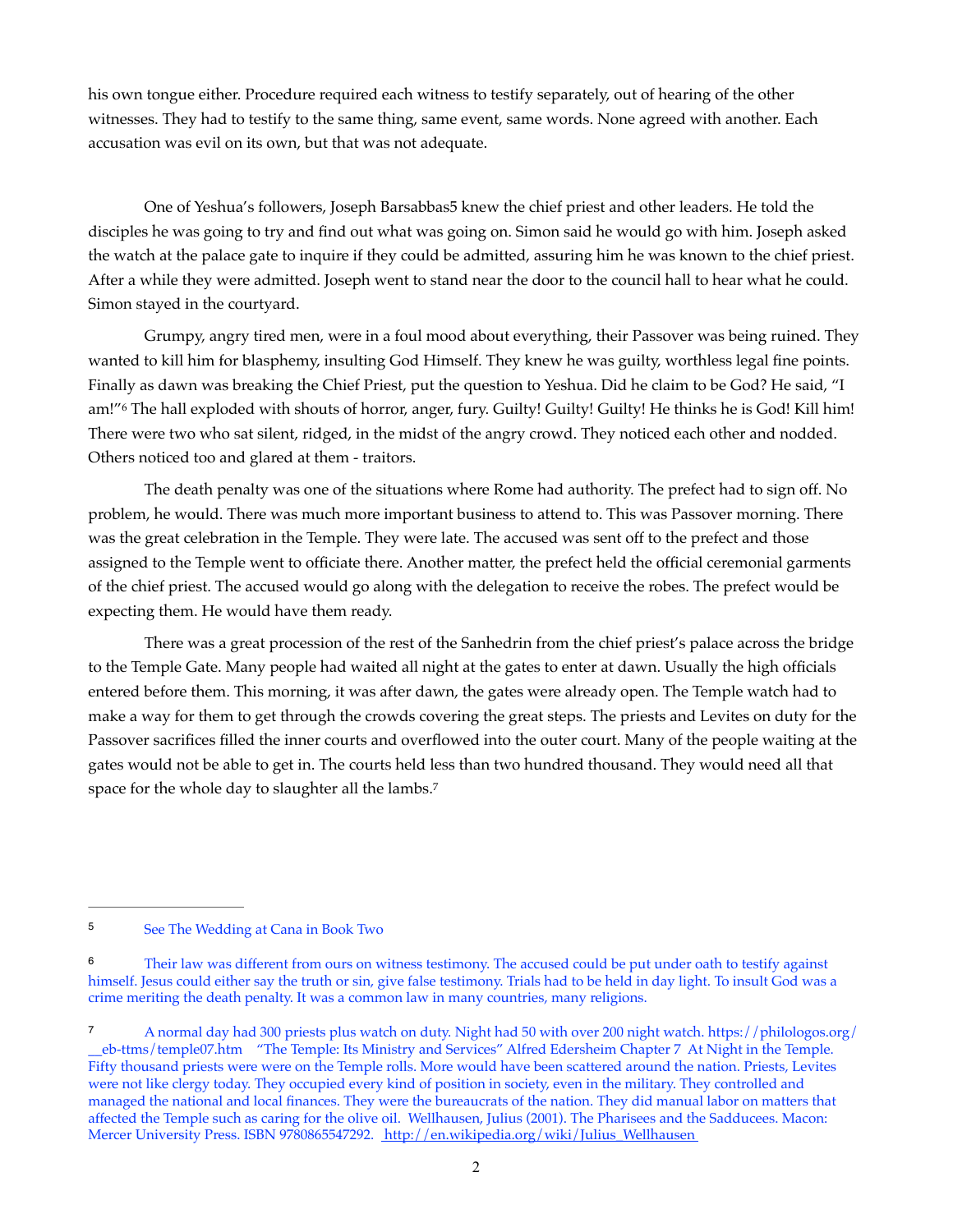#### PASSOVER

<span id="page-2-2"></span>The delegation returned with the ceremonial robes. Properly attired, with the gold plate on the front of his turban,<sup>8</sup> accompanied with the great retinue of assisting officiants[,](#page-2-0) Joseph ben Caiaphas stepped onto the Temple Porch before the open doors. More than two hundred trumpets sounded, the entire orchestra of musicians played the call to worship. Thousands in the Inner Court, ten thousand in the Middle Court, more than one hundred eighty thousand in the outer courts cried out, "Hallelujah". Every rooftop in the upper city was crowded with people. The Mount of Olives, every place people could see the Temple, was filled. For many pilgrims even if one could not see, it was enough to be near and join their voices in the acclamation.

At dawn the three Marys had departed from Lazarus' home and headed for the chief priest's palace. At the base of the temple wall, a crowd of worshippers were joining in with the loud celebration from the courts above. It was a sad walk down Kidron. To avoid the lines of men carrying lambs to temple, they took the long way around to the Joppa Gate. They looked up at Essene Gate, remembering the evening before. It seemed so long ago. They followed around past the great pool by the prefect's palace. At the chief priest's palace they were told the accused had been taken to the prefect for sentencing. They turned around, retracing their steps, beyond weeping. They were admitted into the great palace courtyard and stood far in back of the crowd.

It was the most joyous of all days at the temple. The hearts, souls, of Joseph, all the leaders of the nation were lifted high. Glorious, thunderous glory, the pinnacle of human experience. Report came, the prefect was being uncooperative. He wanted to review the charges to make sure there was justification for execution. The sacrifices were being done by teams from the priestly houses. Joseph ordered some of the houses to send over some of the teams that were scheduled for later in the day. He sent Malchus to direct the delegation. Force the prefect, there was no reason for him to be difficult.

Reports came back the prefect sent the accused to Herod and later that Herod sent him back. Malchus requested that as many as possible be sent over to increase the pressure on the prefect. They were sent over and told to bring along as many family members and friends as possible. Nearly fifteen thousand were added to the earlier contingent. Since they could not go into the prefect's judgment hall for religious reasons, he was holding court from the podium in the central plaza. The prefect was very aware that his cohort was far outnumbered.

<span id="page-2-3"></span>Horror of horrors, two men had been caught attempting to carry away the treasure, to be contributed, from the great synagog of Ctesiphon.<sup>[9](#page-2-1)</sup> It had just arrived and was too late to get to the Temple goldsmiths. They were going to bring it in the procession of First Fruits. The gold was heavy. The thieves fell and alerted those left in the house. They were rescued from being beaten to death and dragged off to the Temple for immediate execution. With a great parade of very angry people, they were sent to the prefect's palace.

Pilate asked the leaders with them, if they could not be put in prison and executed after the Holy Day. Impossible! They were stealing God's gold, the Lord God of Heaven and Earth. Outrage! Pilate made no objection. Yeshua, nothing more could be done. He gave in, stubborn Roman. The order was given for three.

<span id="page-2-0"></span>[http://en.wikipedia.org/wiki/High\\_Priest\\_\(Judaism\)](http://en.wikipedia.org/wiki/High_Priest_(Judaism)) [http://thetorah.com/garments-of-the-high-priest-](http://thetorah.com/garments-of-the-high-priest-anthropomorphism-in-the-worship-of-god/) [8](#page-2-2) [anthropomorphism-in-the-worship-of-god/](http://thetorah.com/garments-of-the-high-priest-anthropomorphism-in-the-worship-of-god/) [http://www.messianic-torah-truth-seeker.org/Torah/Kohen/](http://www.messianic-torah-truth-seeker.org/Torah/Kohen/kohengadol.html) [kohengadol.html](http://www.messianic-torah-truth-seeker.org/Torah/Kohen/kohengadol.html) 

<span id="page-2-1"></span>http://en.wikipedia.org/wiki/Ctesiphon [9](#page-2-3)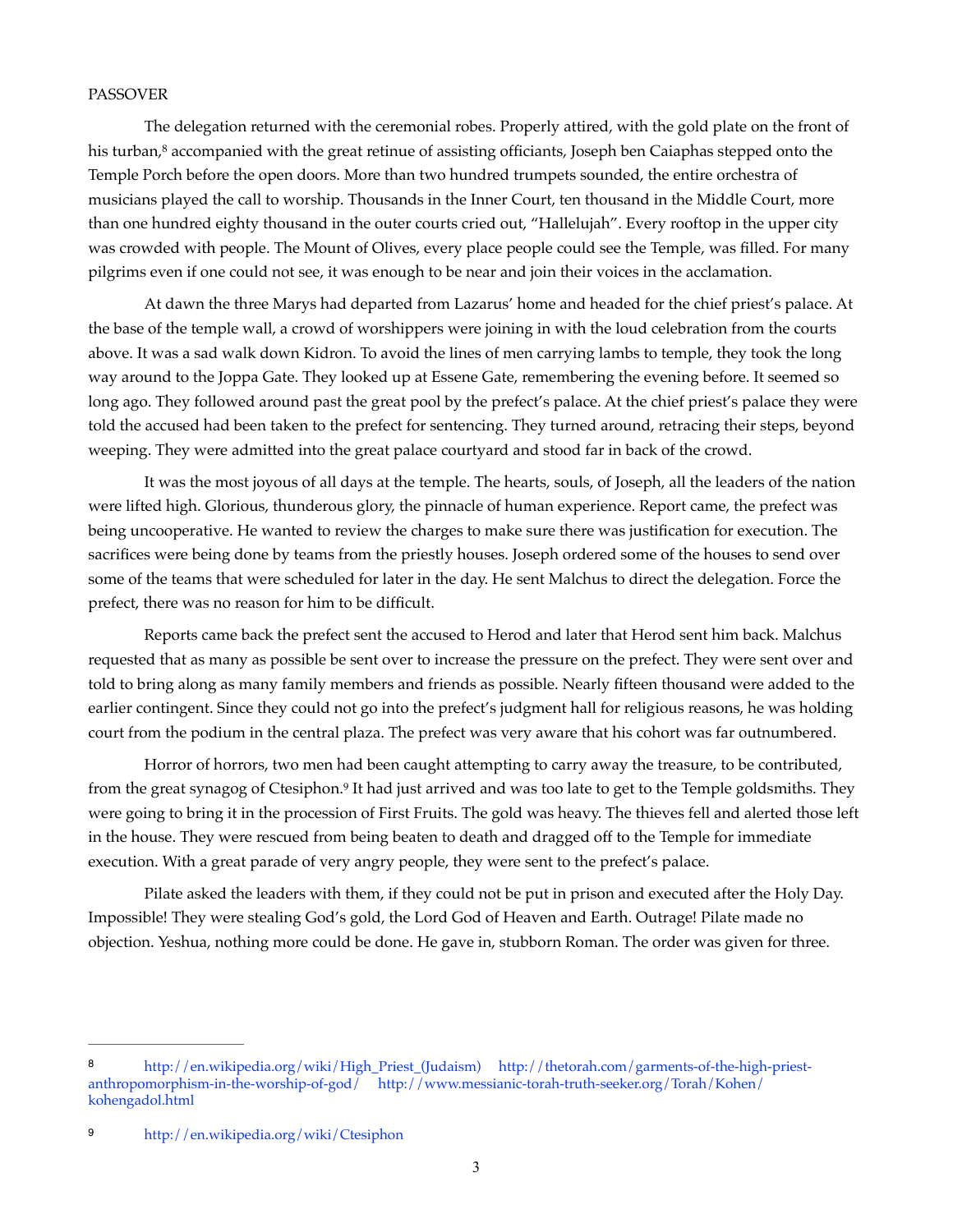Rome had the exclusive power to execute. Whenever it was to comply with a sentence from the Judean authorities, Rome insisted that the Judeans be fully involved. The procession was led by Judean forces. Then a Roman Centurion and executioner, followed by the condemned between Judeans. Bringing up the rear, two more Romans and finally Judeans. Sixteen men in all, plus three condemned. The Judean escort prevented the Romans from being pelted with stones. The three were hung. Their belongings were divided by the executioners. The words "Temple gold" were added to the reused sign "thief". The prefect sent a special sign for Yeshua. in three languages. Long, each language took a whole signboard. Yeshua's mother Mary and a few other followers followed, watched everything, grieved, prayed. Across the city of Jerusalem, the official Passover lamb was sacrificed and placed on the altar, marking the beginning of the Passover celebration.[10](#page-3-0)

#### <span id="page-3-3"></span>EXECUTION

<span id="page-3-4"></span>The place of execution was beside the Joppa Gate opposite the prefect's palace on the main road west. It was heavily trafficked. All around the city pilgrims were camped. They were crowded at the foot of the rock of execution[.](#page-3-1) It was called the Place of the Skull.<sup>[11](#page-3-1)</sup> A quarry there had played out and the area filled with dirt and planted. Tombs were being cut into the quarry walls. Right by the road, close to the gate, it was a highly prized location for tombs of the prominent. It was not a good place to camp with criminals dying slowly overhead, spoiling celebration, ruining the banquet.

#### AT THE SAME TIME

<span id="page-3-5"></span>In the temple the slaughter was going on. Over the years the number of worshippers kept growing. The increases were gradual and the arrangements kept pace. Over the years the Courts had been expanded to hold more but it was never enough to hold all at the same time. They added a second time of slaughter and a third of about 80,000 each. When the expansion was finished before the destruction, a total of 300,000 worshippers were accommodated.<sup>12</sup>The priests skilled. Death quick. Sharp knives cut clean. Severed arteries to the brain stop brain function. Hardly a twitch from the lamb. Catch the blood. Skin the lamb. Remove the offal. Pull the fat. All the pumps were manned, the fountains flowed, the gates of the pools opened, abundant water for cleaning. The fire on the altar was leaping high, brilliant, burning tens of thousand pounds of fat an hour. Joyful celebrants took the Passover lamb for family dinner.

Claudia had heard the crowds yelling at her husband. She knew what pressure he was under and grieved for him. He had an impossible job. She wished they were somewhere else. She wanted a bath and told her girl to have it prepared. It takes a long time to get the fires going and the tank of water heated. In the meantime she selected her wardrobe. She picked her loveliest silk outfit. She had worn it to the last banquet in Italy. She remembered something. Was that in Cicero? She wanted to reread it and looked for it in her library.

<span id="page-3-0"></span>[<sup>10</sup>](#page-3-3) Edersheim Alfred The Temple Ch 7

<span id="page-3-1"></span><sup>11</sup> Golgotha <http://en.wikipedia.org/wiki/Calvary> It was not called a "hill" until 300 years later.

<span id="page-3-2"></span>Priests and Levites worked in teams and were periodically relieved by others. The fat would have been burned on [12](#page-3-5) the altar. Lambs are not big. A pound of fat each would be 200,000 pounds of fat to burn. Many think burning fat smells good, "a sweet savor for the Lord". Passover offerings divided into three groups are mentioned in "Tractate Pesachim: Passovers" m.Pes.5.5a, 7: "Traditions of the Rabbis from the Era of the New Testament, Vol. 2A: Feasts and Sabbaths: Passover and Atonement". David Instone-Brewer, Wm. B. Eerdmans Publishing, May 15, 2011, p. 143,147. The Mishnah and Talmud have a great amount of information on the Passover Sacrifices.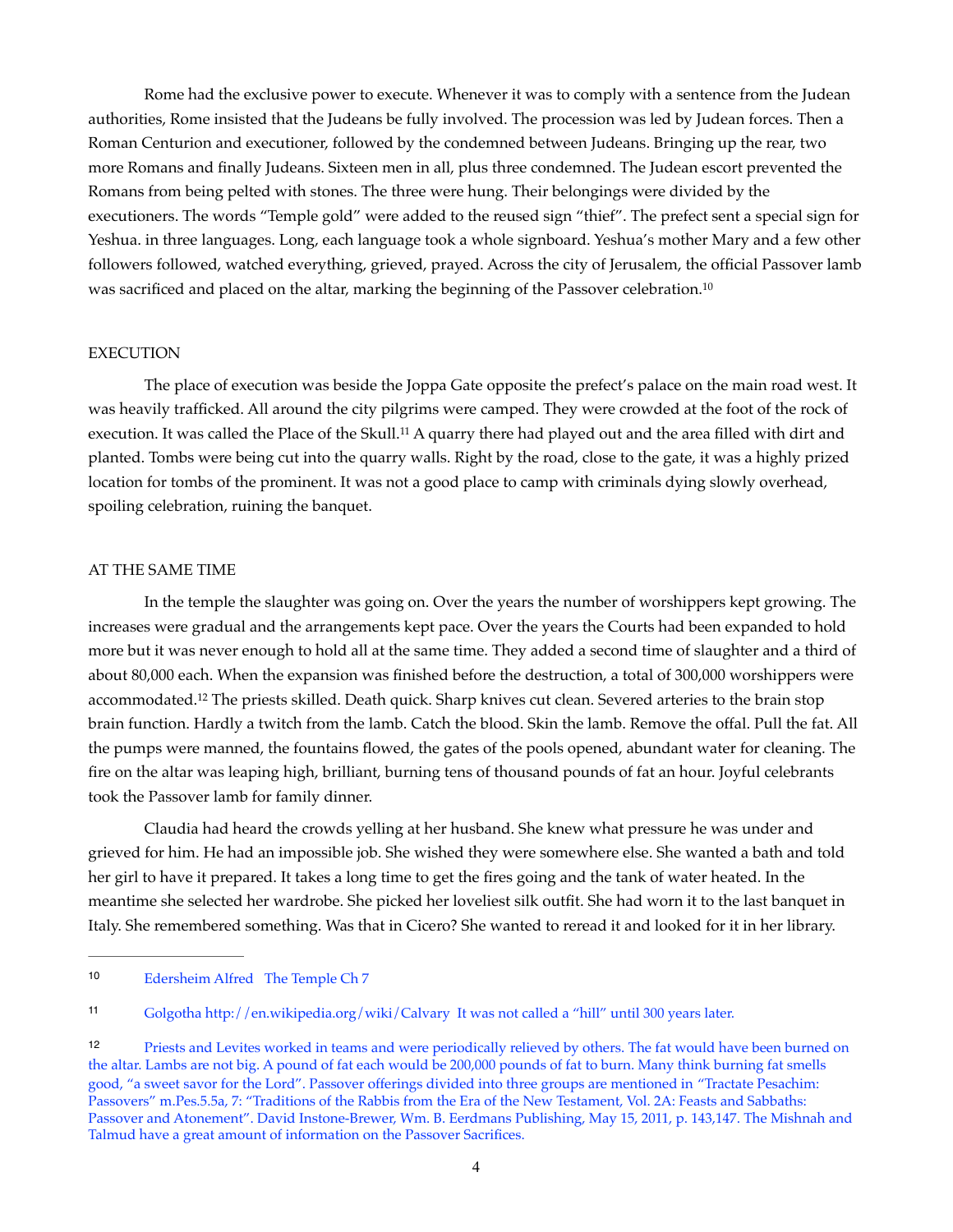All around the city the markets were crowded. The Passover dinner was the greatest feast of the year. People bought the best they could and it was all for sale someplace. There were every kind of fine foods, olives from Rhodes, pickles from Hespania, wine from Gaul, live sparrows, pigeons live and smoked, charcoal and wood for the fire, flour for the matzah, fish from Galilee, from the great sea and from Egypt, dates from the Jordan. Yeshua's followers brought fish, grain, olives, figs, fodder and more to sell. Jose stored a large mill with the steward. Many paid him to grind their grain for bread, There were a number of ovens stored and to rent for baking. Joseph Barsabbas brought some fine stone pots to sell.

Sol and Lev were getting desperate. They had bought too much oil and had been trying to sell high. They knew they were facing a loss. Sol had a brilliant idea. They would tell people they had sacred oil from the temple and get four times as much for it. The priests that took care of the olive trees would be too busy with the lambs in the temple to notice. Not all were, Lazarus kept some on patrol through the pilgrim camp. The word reached their ears. Caught. They took the captives up the Mount to Lazarus. Since nothing could be done this holy day, he told them to deliver their catch to the temple watch to be kept for trial after the Sabbath.

All around the city, inside and out, in the camps happy people were preparing for the celebration. Inside the temple the lines of lambs moved steadily to the sacrifice and back out with fresh lamb to be cooked. At the olive press and in Bethany a group of stunned, devastated people could not comprehend the joy around them or the evil that assaulted them. Their beloved master, son of man, rabbi, so full of life, overflowing with the power and spirit of God, was being crucified. Some just sat, some walked, some talked. What did this all mean? They thought he was going to reveal himself as the Messiah, the Savior sent by God. Some had said there were to be two messiahs, son of Joseph and son of David.<sup>[13](#page-4-0)</sup> One suffering, one victorious, was he the messiah son of Joseph? Was John that messiah? He seemed to know this was to happen. Why? What was God doing? Was it God's doing or Satan's?

<span id="page-4-5"></span><span id="page-4-4"></span><span id="page-4-3"></span>All around the city, inside and out, people were talking about the sudden turn of affairs. Many had been expecting Yeshua to do something radical. Many had been looking forward to it, if it would really turn out for t[h](#page-4-1)e good. There had been others before who had claimed to be the Messiah<sup>[14](#page-4-1)</sup> and attracted followings. They had all turned out badly and followers had been killed. Many were not surprised. It was obvious he was making the leaders very upset, challenging their position and power. He invited their attack and now he was hanging on a cross. It was to be expected. The religion scholars, the people, knew the scripture. "If a man has committed a sin worthy of death, and he be put to death, and thou hang him on a tree; his body shall not remain all night upon the tree, but thou shalt surely bury him the same day; for he that is hanged is a reproach unto God"<sup>[15](#page-4-2)</sup> Blasphemy merited death. Being hung on the cross proved he was cursed by God. He could not have been the messiah. Understood! Completely clear! The Sanhedrin, all those in power were comforted, assured they had been correct. They had faithfully carried out their responsibilities from God Almighty to rule His people and represent Him on the earth.

<span id="page-4-0"></span>[<sup>13</sup>](#page-4-3) [http://en.wikipedia.org/wiki/Messiah\\_son\\_of\\_Joseph](http://en.wikipedia.org/wiki/Messiah_son_of_Joseph)

<span id="page-4-1"></span>[http://en.wikipedia.org/wiki/Jewish\\_Messiah\\_claimants](http://en.wikipedia.org/wiki/Jewish_Messiah_claimants) [14](#page-4-4)

<span id="page-4-2"></span>[<sup>15</sup>](#page-4-5) Deuteronomy 21:22-23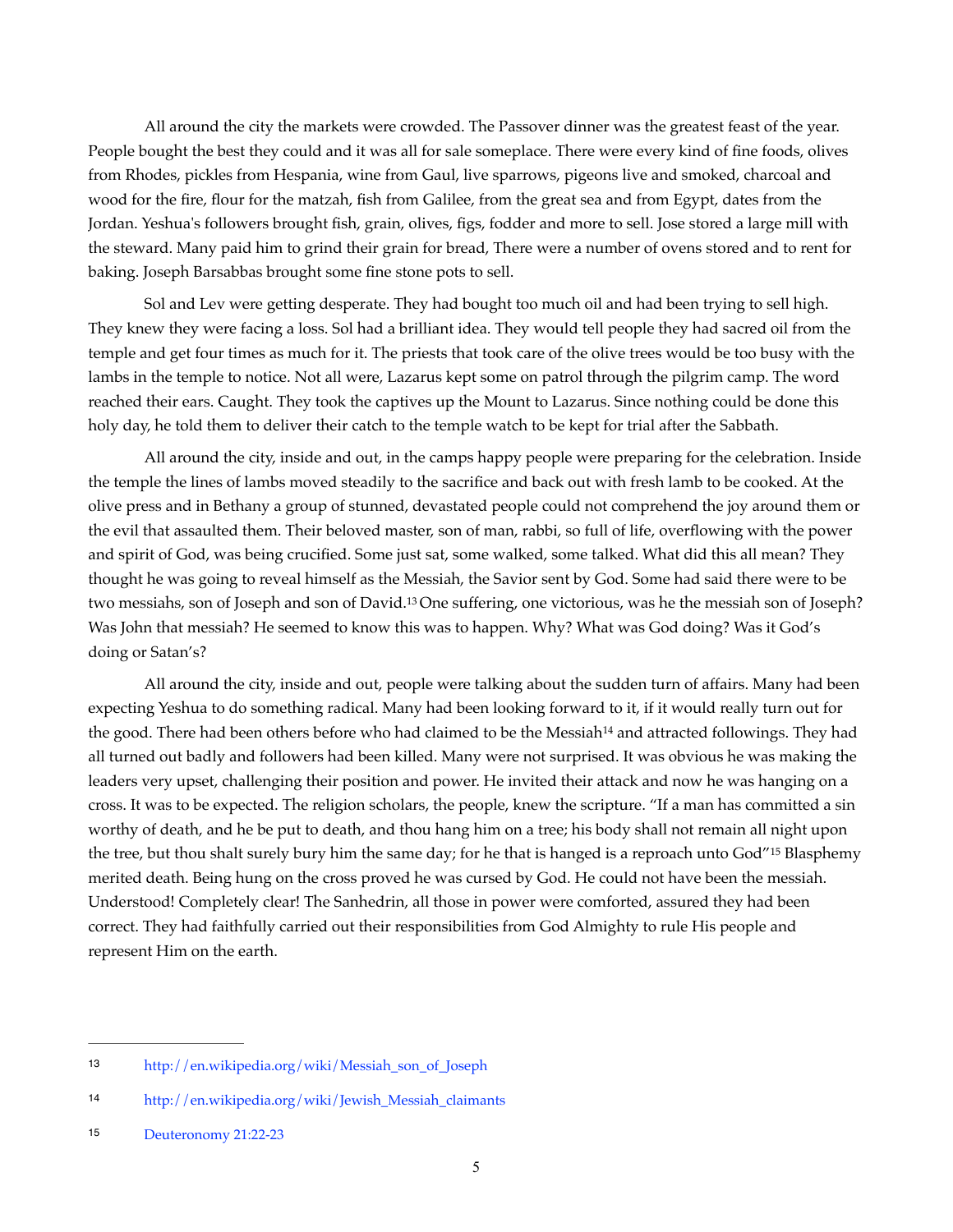<span id="page-5-3"></span>Some went to look at him hang. It was a satisfying sight. There were a few of his followers that came to grieve and weep. Poor fools. Most were unable to stay for long, except his mother. Crucifixion takes a long time.<sup>16</sup>It is quicker in Judea. Their law forces them to be dead and taken down before night. Elsewhere in the empire, it can take three days and the bodies may be left to rot on the crosses. The executioners preferred the Judean way. It was quicker. The two thieves made a lot of moaning and groaning. The other was silent. He seemed at peace, strange. His body was in agony but he was not. They had never seen anyone die like this. He looked weighed down. They did not like looking at him. Sometimes he was looking back at them. His eyes spoke to them. He had asked his father to forgive them.

#### THE PREFECT

<span id="page-5-4"></span>Claudia's favorite place was the small palace on top of the Phasael Tower<sup>17</sup>[.](#page-5-1) She relished the bath and massage, wonderful massage, Her servant girl did her hair and cosmetics. The girl thought Claudia was ravishing and wondered if she was upset about the evening's banquet entertainers. Claudia told the girl to bring her lunch to her on the tower balcony as usual. She liked to recline there and read, looking over the city, the Temple, and far beyond the great valley to the mountains beyond the Salt Sea. Sounds from the Temple carried on the wind. A column of smoke was rising from the great altar. She didn't look to the north. The place of execution was well in sight.

Pontius found her there reading. He complained her book buying was making him poor, his normal complaint. He did think she looked more than normally beautiful. He was very fortunate to have such a woman as wife. He reclined and the girl brought another goblet of wine. He asked Claudia what she was reading? She told him, she was reading Cicero, rereading actually.

"Why him? Now?"

"I thought I remembered something he said. I wanted to make sure he actually said what I remembered."

Pilate knew Claudia had reasons for what she said and did. "So what did he write?"

"It is in 'On Moral Duties'. The scroll was open to the section, 'But there are many occasions when actions that appear eminently worthy of the just man or the good man as we commonly say, change their complexion . . . . When these principles are modified by circumstances, our duty likewise changes and is not fixed and invariable.'"[18](#page-5-2)

<span id="page-5-5"></span>"So what is he talking about?"

"'Principles are modified by circumstances'. Doing the right thing, is not a fixed action. What is right at one time can be the wrong action at another time. You always do the best."

"As best I can."

"The high priests and council are evil. Forcing you to condemn that prophet."

<span id="page-5-2"></span>18 Cicero "On Moral Duties section 10 <http://oll.libertyfund.org/titles/542>

<span id="page-5-0"></span>https://en.wikipedia.org/wiki/Crucifixion [16](#page-5-3)

<span id="page-5-1"></span>[<sup>17</sup>](#page-5-4) Josephus describes the towers in The Jewish War V, 156 quoted in [https://en.wikipedia.org/wiki/](https://en.wikipedia.org/wiki/Jerusalem_during_the_Second_Temple_Period) [Jerusalem\\_during\\_the\\_Second\\_Temple\\_Period](https://en.wikipedia.org/wiki/Jerusalem_during_the_Second_Temple_Period)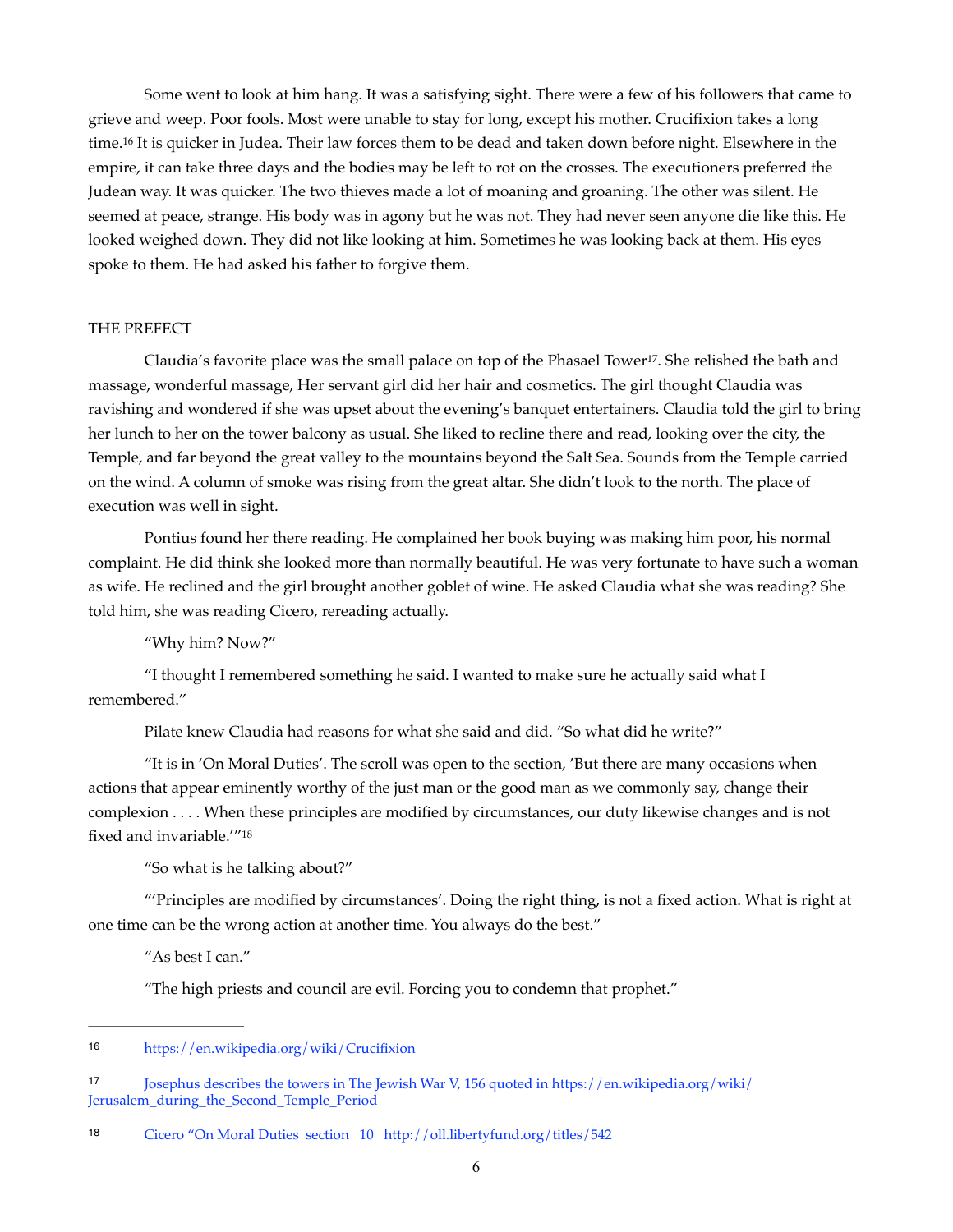"I had no choice. I am not so sure they had any real choice either. He was claiming to be god. How could they allow that?"

"Do you think he was?"

"Can we kill a god? He is crucified."

It was growing dark. They looked up. The sun was getting dim, but far in the distance, across the great valley, the distant mountains were in bright sunlight. There must be some very high clouds or something.

# THE HOURS OF DARKNESS

In the dim light Barabbas and his chief disciple watched the crosses from across the garden on the top of the quarry wall. Barabbas was telling how he had the right way to overthrow the council and prefect. The fellow dying over there was going to do it with kindness, fool. Force has to be met by greater force. The council chose him, Barabbas. They gave him their approval. He was going to make everyone know, he was the one selected to lead the way. He was going to be the victorious messiah.

At the olive press and up in Bethany, Yeshua's followers did not know what to do. All around people were preparing for the celebration this evening. They had theirs the night before. Most did not even feel like taking their items to sell in the markets. They did not want to hear what the crowds were saying. Some of the people from the synagog of Capernaum were at the olive press. During the week, the anger of the authorities about Yeshua grew. Jairus and many of the leaders backed away. They did not want to be caught in the middle. The son of the centurion talked with the sons of Peter and Andrew. He was unhappy with his father and the others for pulling away from Yeshua. Now that Yeshua was being crucified, maybe they were right. They had never known such gloom, darkness with no hope of light.

<span id="page-6-2"></span>The thieves were getting tired of the struggle and pain[.](#page-6-0) The cross kills by slow suffocation.<sup>[19](#page-6-0)</sup> Hanging from the arms expands the chest, lungs to the maximum. In order to breathe, they must pull down on the arms, push up with the legs, expel the air. Repeat. The urge to breathe cannot be ignored, pain and exhaustion can not prevent struggling for another breath. They felt at the end of their strength. The executioners knew they could go on for days. Yeshua's body struggled. His face showed a different kind of pain. He looked as if he was abandoned, more alone than anyone they had seen. His mother was there, watching, in the dim torchlight. A few were with her.

<span id="page-6-3"></span>In the temple, the darkness forced them to light all the torches and lamps.<sup>[20](#page-6-1)</sup> The lamps were enough for the inner courts and the porches, but the slaughter of the lambs was being done in the great outer courts. The temple guard were given torches to stand among the lines. It was enough. There was murmuring, questioning what was happening? What this meant? No matter, the lambs had to be done or there would not be dinner tonight. In the camp grounds and buildings lamps were lit and people wondered, while they continued the preparations. It was a bigger problem in the markets.

<span id="page-6-0"></span><http://en.wikipedia.org/wiki/Crucifixion> <http://jewishencyclopedia.com/articles/4782-crucifixion> [19](#page-6-2)

<span id="page-6-1"></span><sup>20</sup> <http://www.feastsofthelord.net/id28.html>"In the Court of the Women stood four giant candelabras, each rising over 70 feet tall. Atop each candelabra were 4 bowls for lamps, a total of 16 giant bowls, each to be filled with olive oil. Once these giant lamp stands were lit, there was no courtyard in Jerusalem that was not illuminated from the light." I have only found reference to these in Christian sites concerning Sukkot, They are not something easy to invent in later years.The poor attestation does not "prove" they did not exist.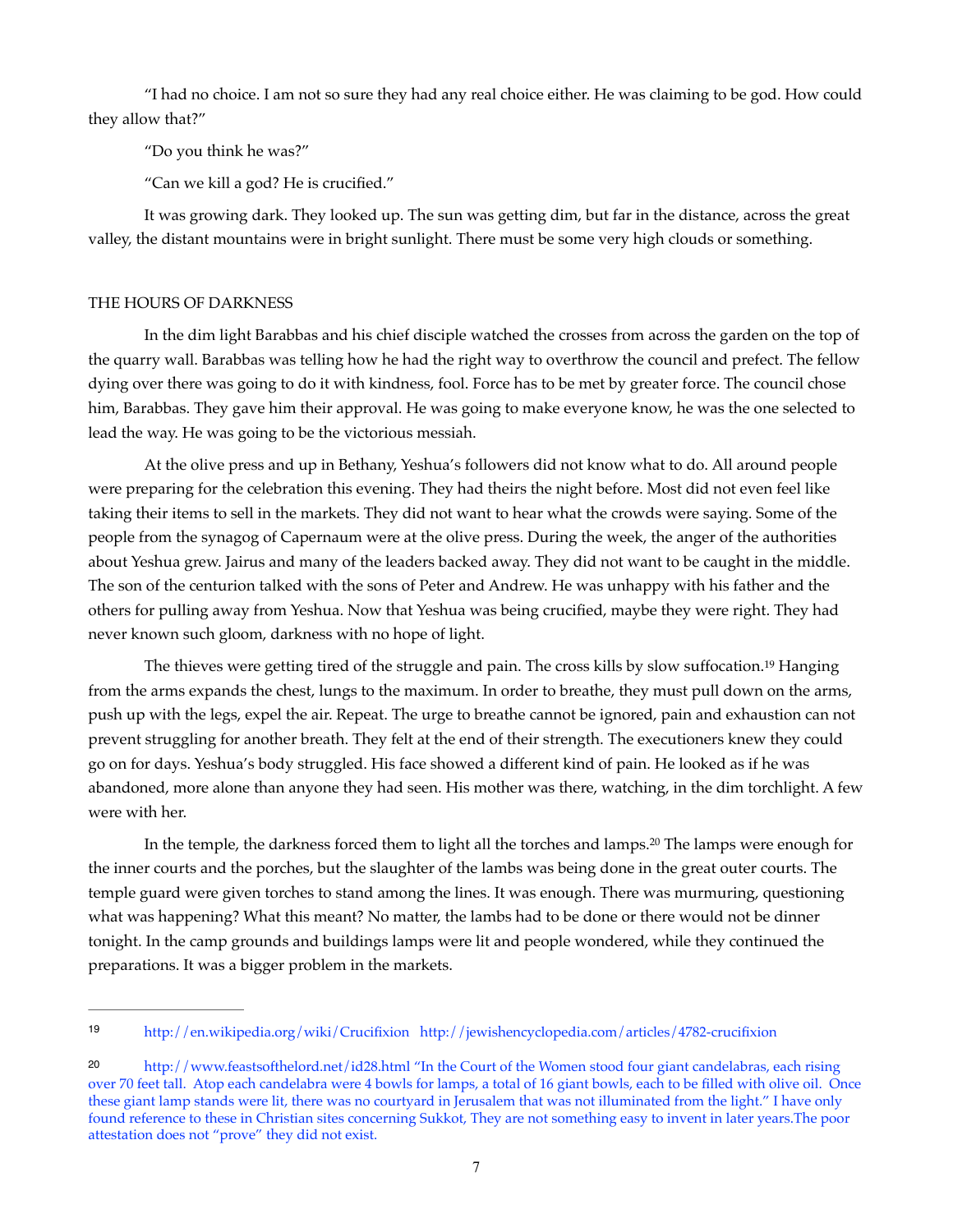Yeshua's followers at the olive press and at Lazarus' home in Bethany were so depressed they hardly noticed the darkness. There had been very little talk of anything. The twelve were no help at all. People get hungry, the women were trying to get something to eat. Lazarus' servants had their work to do. No banquet tonight, that was last night. Some of the followers had gone to be with Mother Mary, but it was too hard to watch for long with her. They had to come back. She watched, watched in silence, feeling, wondering.

<span id="page-7-3"></span>Those camped in front of the place of execution were relieved by the darkness. The crosses were out of sight. Only the sound of the struggle to breathe marked the location. To the south were the three great towers.<sup>[21](#page-7-0)</sup> Pilate and Claudia looked over the city in the dim light. The fire from the great altar lit the cloud of smoke rising above it. They could see the lines of torches in the outer courts where they were slaughtering the lambs. All the rooftops, in the windows and on all the surrounding hills lamps flickered more than the stars in the sky at night. It was a beautiful sight. It was very pleasant for them to be on the high balcony. Pilate thought of how desirable Claudia was. The banquet with his lead staff and the planned entertainers caused him to pass on the present opportunity. His staff was coming. He had to meet them at the bath.

### IT IS FINISHED

Mid afternoon it was over. The light returned as it had gone. Everything was good. The last of the lambs were being done. There would not even be much clean up to do in the temple courts. The fountains had run full for the washing of pavements and everything else all day. The priests and Levites were tired but not exhausted. The teams had been taking turns. Adding to the satisfaction was knowing the great wealth of lambskins they had obtained. The priestly houses would be well off for the coming year. The inflow of gold and offerings had been very good as well.

Three officials of the Sanhedrin were relieved the light returned. They were walking with men carrying torches. Tomorrow was the ceremony of the cutting of the barley for the Feast of First Fruits. Today they had to go out to the fields toward Bethlehem. They were to examine the fields for the finest, ripest barley. Then they were to select, bind up the bundles to be cut. Now they would be able to do that in the light.<sup>22</sup>

<span id="page-7-5"></span><span id="page-7-4"></span>All over the city and surrounding hills the lamps were extinguished. They would be needed for the Seder that evening. In the markets business had been good. The Roman executioners took the bodies from the crosses.Nicodemus<sup>[23](#page-7-2)</sup> and another man, Joseph, came for Yeshua. Mary and the few with her were surprised and very grateful. They had no idea what to do. Maybe they could have taken him to Bethany to Lazarus' tomb? The two were members of the Sanhedrin. They were taking a tremendous risk. They did not care what the council thought. Joseph had a new tomb on the other side of the garden, close at hand. They took him there and pushed

<span id="page-7-0"></span>[<sup>21</sup>](#page-7-3) [http://www.bible-history.com/jerusalem/firstcenturyjerusalem\\_herod\\_s\\_three\\_towers.html](http://www.bible-history.com/jerusalem/firstcenturyjerusalem_herod_s_three_towers.html) 

<span id="page-7-1"></span>[<sup>22</sup>](#page-7-4) The Temple, Its ministry and Services by Alfred Edersheim 1874 Ch. XIII

<span id="page-7-2"></span>[<sup>23</sup>](#page-7-5) The Babylonian Talmud, Ta`anit 19b-20a http://www.archpark.org.il/article.asp?period\_id=1&id=79 records a great miracle with very prominent member of the Council named Nakdimon ben Guryon who lived at this time https:// en.wikipedia.org/wiki/Nicodemus\_ben\_Gurion <https://en.wikipedia.org/wiki/Nicodemus>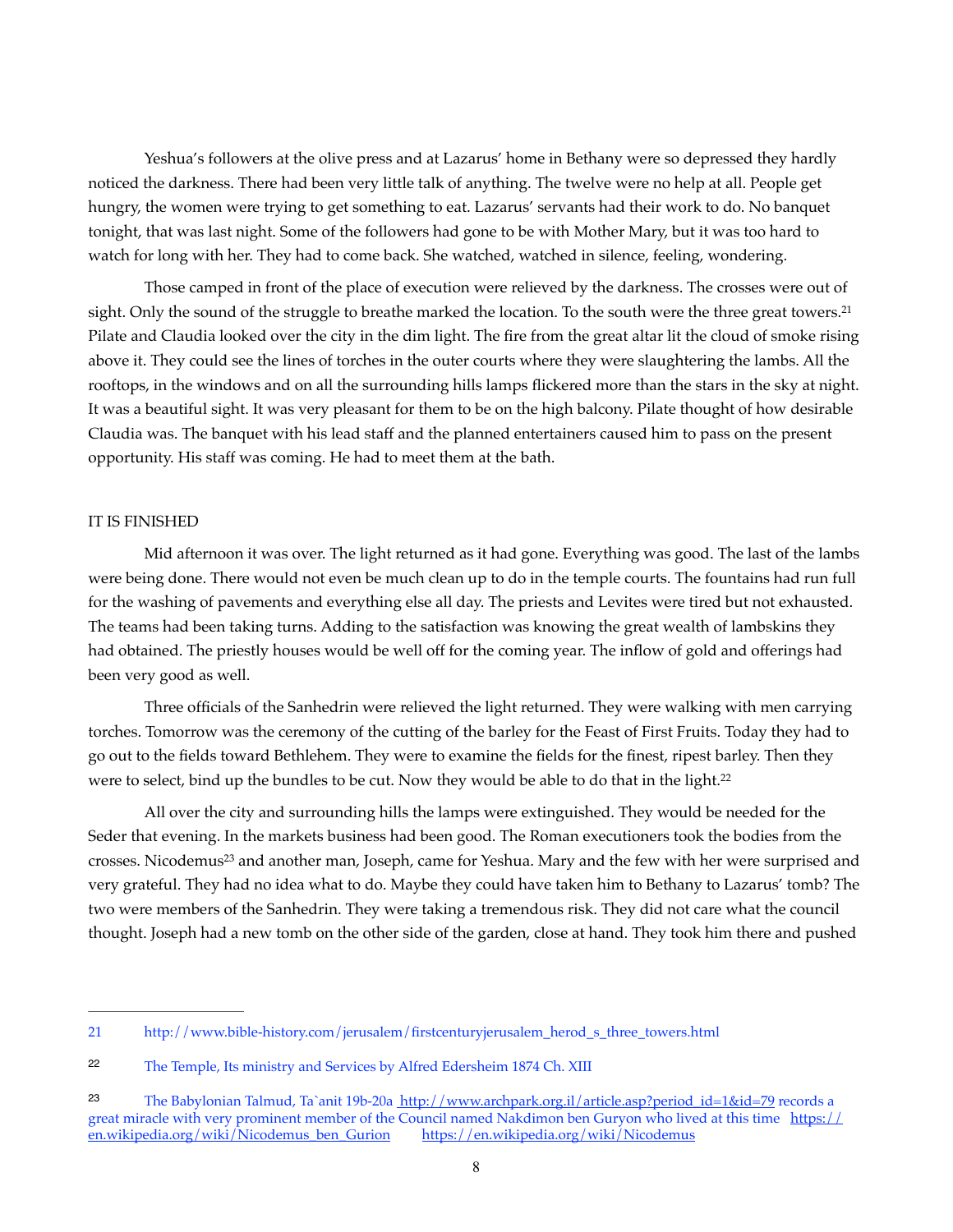<span id="page-8-6"></span>the stone in to close.[24](#page-8-0)

The two men apologized to Mary and the others that they could not prevent the council from condemning Yeshua. The council felt threatened, that Yeshua would take away their positions and power, if they didn't stop him. They were unable to think about what God wanted and was doing. After all, they knew, it was God Himself who placed them in power to rule for Him on earth. Some were concerned, they knew Yeshua said he would return in three days. Mary thanked the two, it meant so much that they had come. The men said they could not go back to the council. From now on they were Yeshua's followers. They asked them if she had any idea why God would have allowed this to happen?

<span id="page-8-9"></span><span id="page-8-8"></span><span id="page-8-7"></span>They expected Yeshua to reveal himself as the Messiah, not to allow himself to be executed. Mary replied. "My thoughts are not your thoughts, my ways are not your ways<sup>[25](#page-8-1)'</sup> I was told, 'A sword will pierce through my soul'<sup>26</sup>[.](#page-8-2) All of the promises of the Almighty, creator, ruler of all are true. The messenger said, 'The Lord God will give to him the throne of his father David'<sup>27</sup>[.](#page-8-3)" They asked Mary what she thought would happen and when? She said, "If I had not believed to look upon the goodness of the LORD in the land of the living!-Wait on the LORD; be strong, and let thy heart take courage; yea, wait thou for the LORD." [28](#page-8-4) Nicodemus responded, "There is nothing too hard for Thee. Behold, Thou hast made the heaven and the earth by Thy great power and by Thy outstretched arm.["29](#page-8-5)

<span id="page-8-11"></span><span id="page-8-10"></span>It was a long walk back to Lazarus' home. They stopped for a while at the olive press. Grieving, confused, frightened people. No great banquet tonight, leftovers from last evening. Everywhere they were surrounded by happy celebrants making final preparations for the seder tonight.

Lazarus and his sisters welcomed them, Lazarus, the one who was dead and brought back to life a few months ago. Lazarus was surprised to see Joseph from the council. He remembered they had been full of questions, not hostile like the rest, after Jesus had brought him back to life. They both assured the group, no matter what would come, they would be followers of Yeshua. They were not returning to the council.

- <span id="page-8-2"></span>Luke 2:35 [26](#page-8-8)
- <span id="page-8-3"></span>Luke 1:32 [27](#page-8-9)
- <span id="page-8-4"></span>Psalm 27:13-14 [28](#page-8-10)
- <span id="page-8-5"></span>Jeremiah 32:17 [29](#page-8-11)

<span id="page-8-0"></span>[http://en.wikipedia.org/wiki/Church\\_of\\_the\\_Holy\\_Sepulchre](http://en.wikipedia.org/wiki/Church_of_the_Holy_Sepulchre) This is an excellent introduction to the site of Jesus [24](#page-8-6) crucifixion and resurrection. The location of Jesus' crucifixion and burial have always been known. The sites are well researched with many books, articles, papers. The door stone was probably a block. "Did a Rolling Stone Close Jesus' Tomb?" By Amos Kloner BAR 25:05, Sep/Oct 1999 <http://members.bib-arch.org/publication.asp?> PubID=BSBA&Volume=25&Issue=5&ArticleID=1 Stone blocks are moved on rollers until the final positioning. http://appuntisugerusalemme.it/Dati/Did%20a%20Rolling%20Stone%20Close%20Jesus%20Tomb.htm

<span id="page-8-1"></span>Isaiah 55:8 [25](#page-8-7)